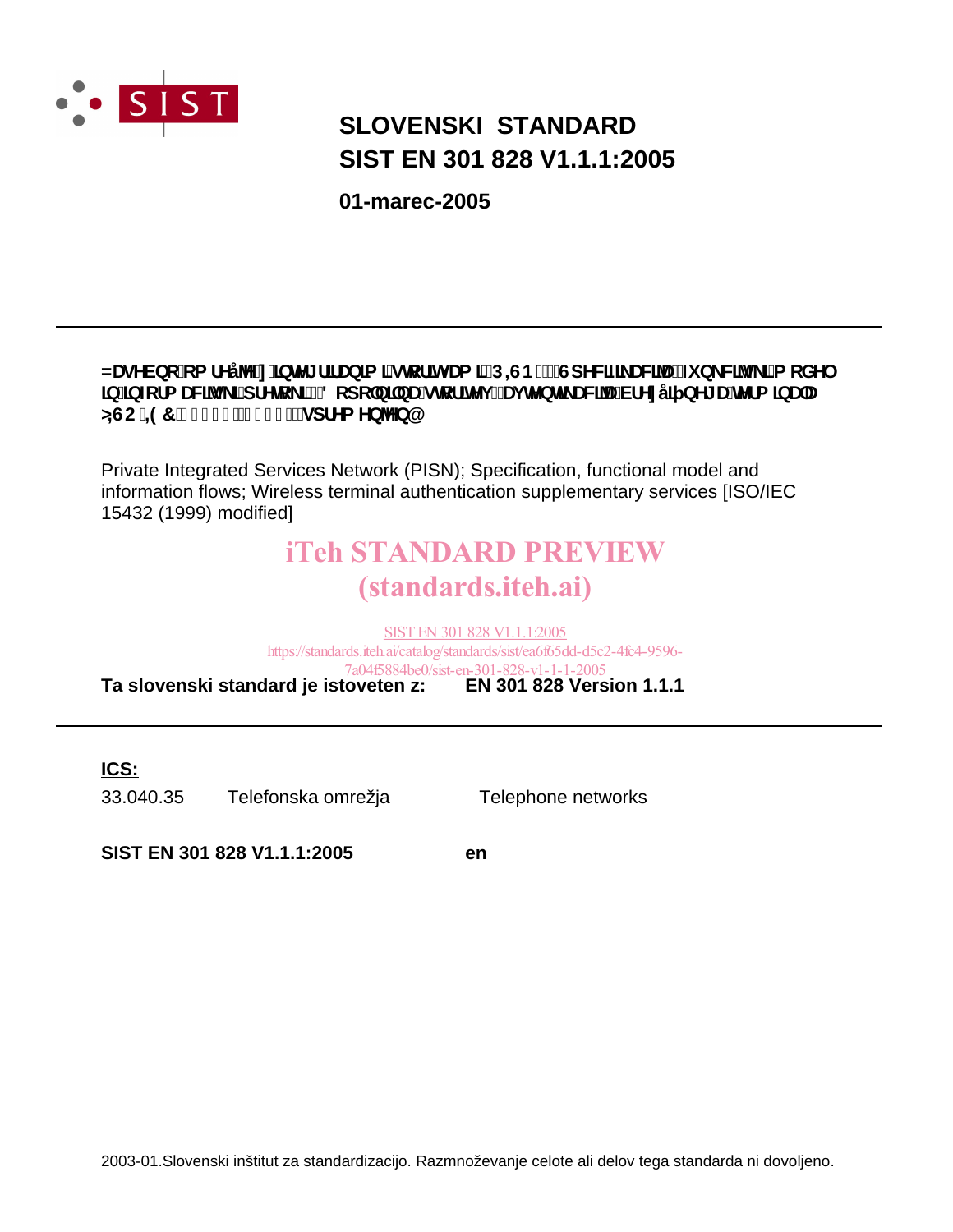# iTeh STANDARD PREVIEW (standards.iteh.ai)

SIST EN 301 828 V1.1.1:2005 https://standards.iteh.ai/catalog/standards/sist/ea6f65dd-d5c2-4fc4-9596-7a04f5884be0/sist-en-301-828-v1-1-1-2005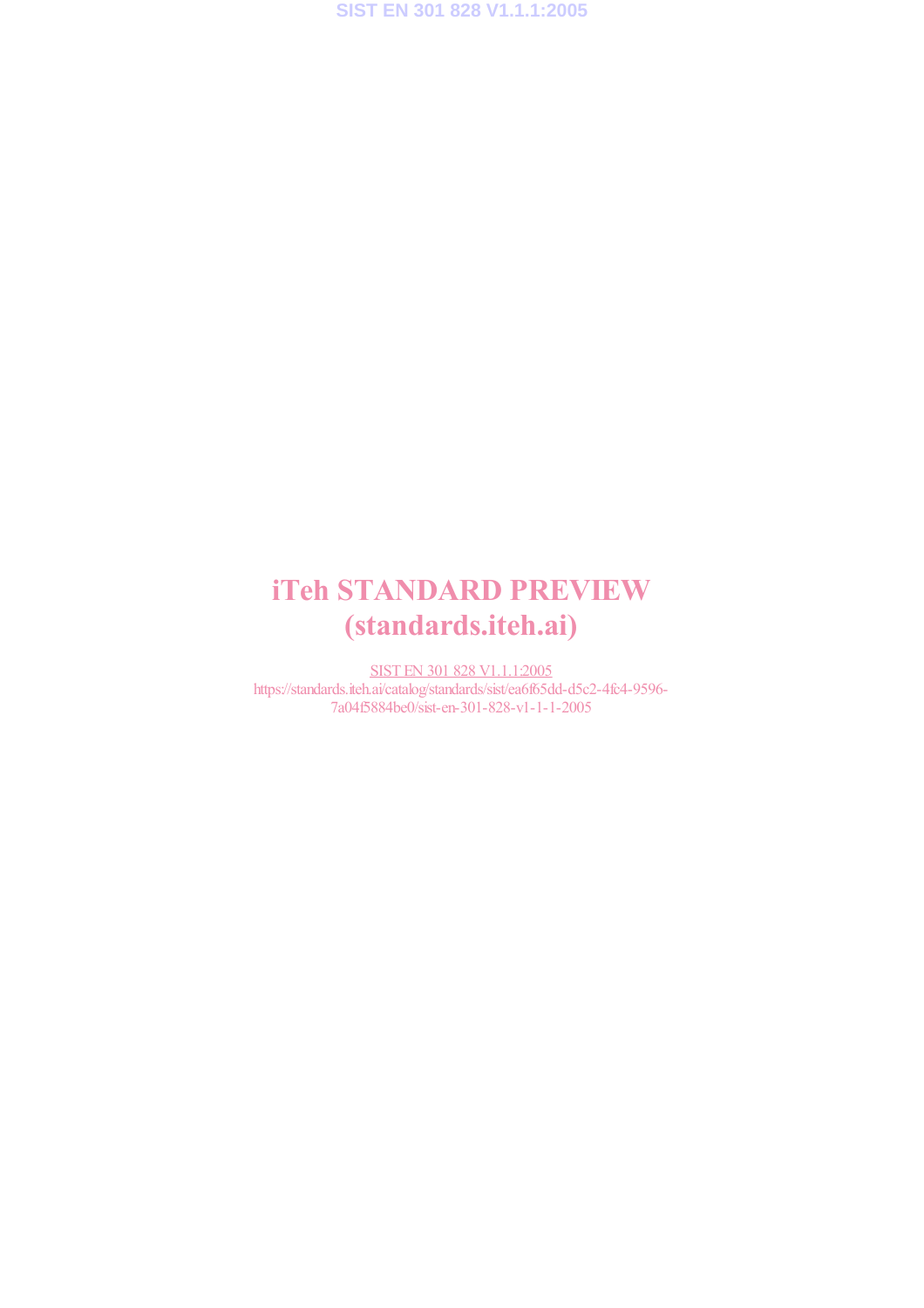# ETSI EN 301 828 V1.1.1 (2003-06)

European Standard (Telecommunications series)

### **Private Integrated Services Network (PISN); Specification, functional model and information flows; Wireless terminal authentication supplementary services**

**[ISO/IEC 15432 (1999) modified]**

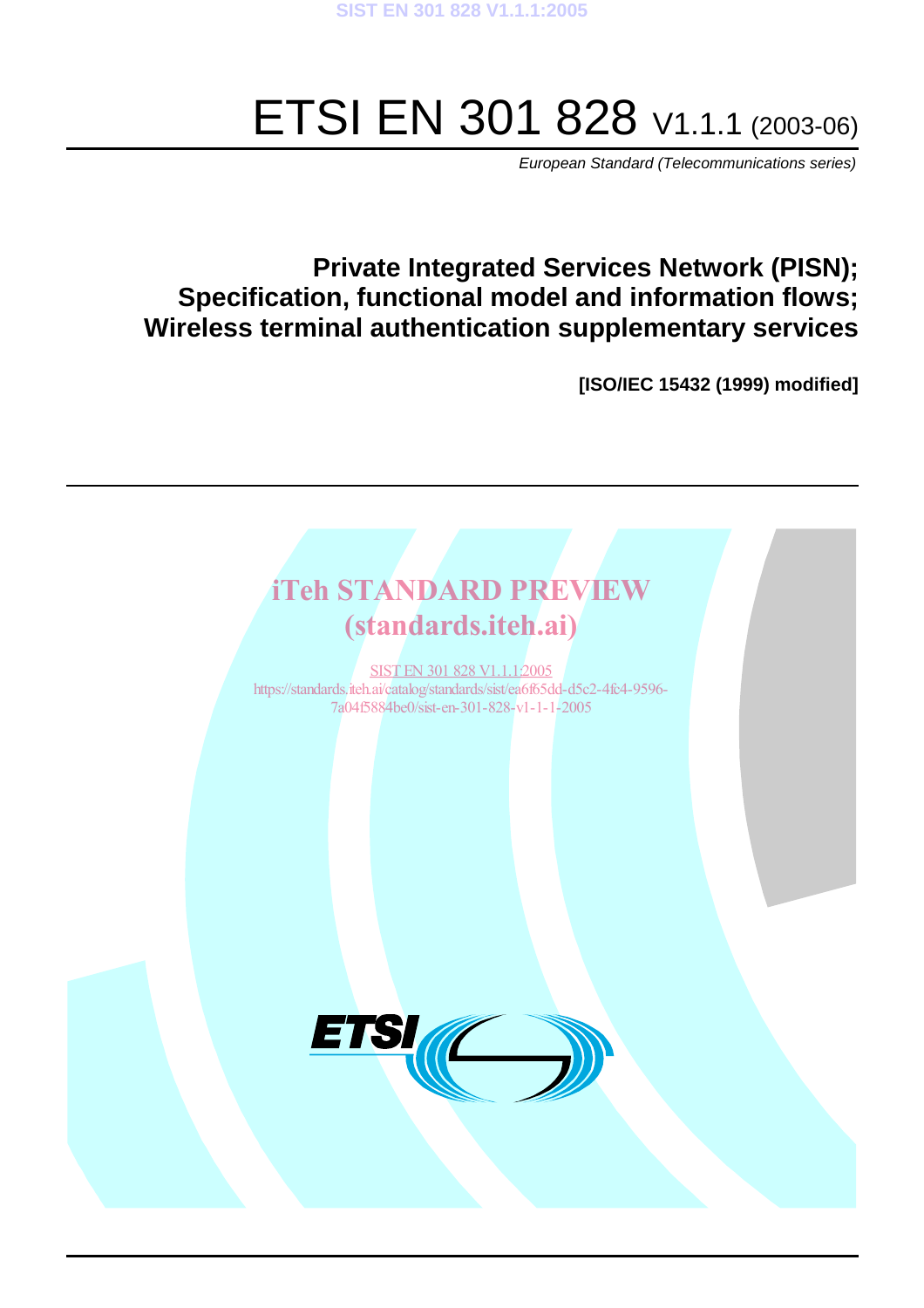Reference DEN/ECMA-00211

Keywords

authentication, CTM, endorsement, mobility, PISN, stage 1, stage 2, supplementary service

#### **ETSI**

650 Route des Lucioles F-06921 Sophia Antipolis Cedex - FRANCE

Tel.: +33 4 92 94 42 00 Fax: +33 4 93 65 47 16

Siret N° 348 623 562 00017 - NAF 742 C Association à but non lucratif enregistrée à la iTeh S<sup>Sous-Préfecture</sup> de Grasse (06) N° 7803/88 / IEW

#### (standards.iteh.ai)

7a04f5884**ben/sertant notice** v1-1-1-2005 SIST EN 301 828 V1.1.1:2005 https://standards.iteh.ai/catalog/standards/sist/ea6f65dd-d5c2-4fc4-9596-

Individual copies of the present document can be downloaded from: http://www.etsi.org

The present document may be made available in more than one electronic version or in print. In any case of existing or perceived difference in contents between such versions, the reference version is the Portable Document Format (PDF). In case of dispute, the reference shall be the printing on ETSI printers of the PDF version kept on a specific network drive within ETSI Secretariat.

Users of the present document should be aware that the document may be subject to revision or change of status. Information on the current status of this and other ETSI documents is available at http://portal.etsi.org/tb/status/status.asp

> If you find errors in the present document, send your comment to: editor@etsi.org

#### **Copyright Notification**

No part may be reproduced except as authorized by written permission. The copyright and the foregoing restriction extend to reproduction in all media.

> © European Telecommunications Standards Institute 2003. All rights reserved.

**DECT**TM, **PLUGTESTS**TM and **UMTS**TM are Trade Marks of ETSI registered for the benefit of its Members. **TIPHON**TM and the **TIPHON logo** are Trade Marks currently being registered by ETSI for the benefit of its Members. **3GPP**TM is a Trade Mark of ETSI registered for the benefit of its Members and of the 3GPP Organizational Partners.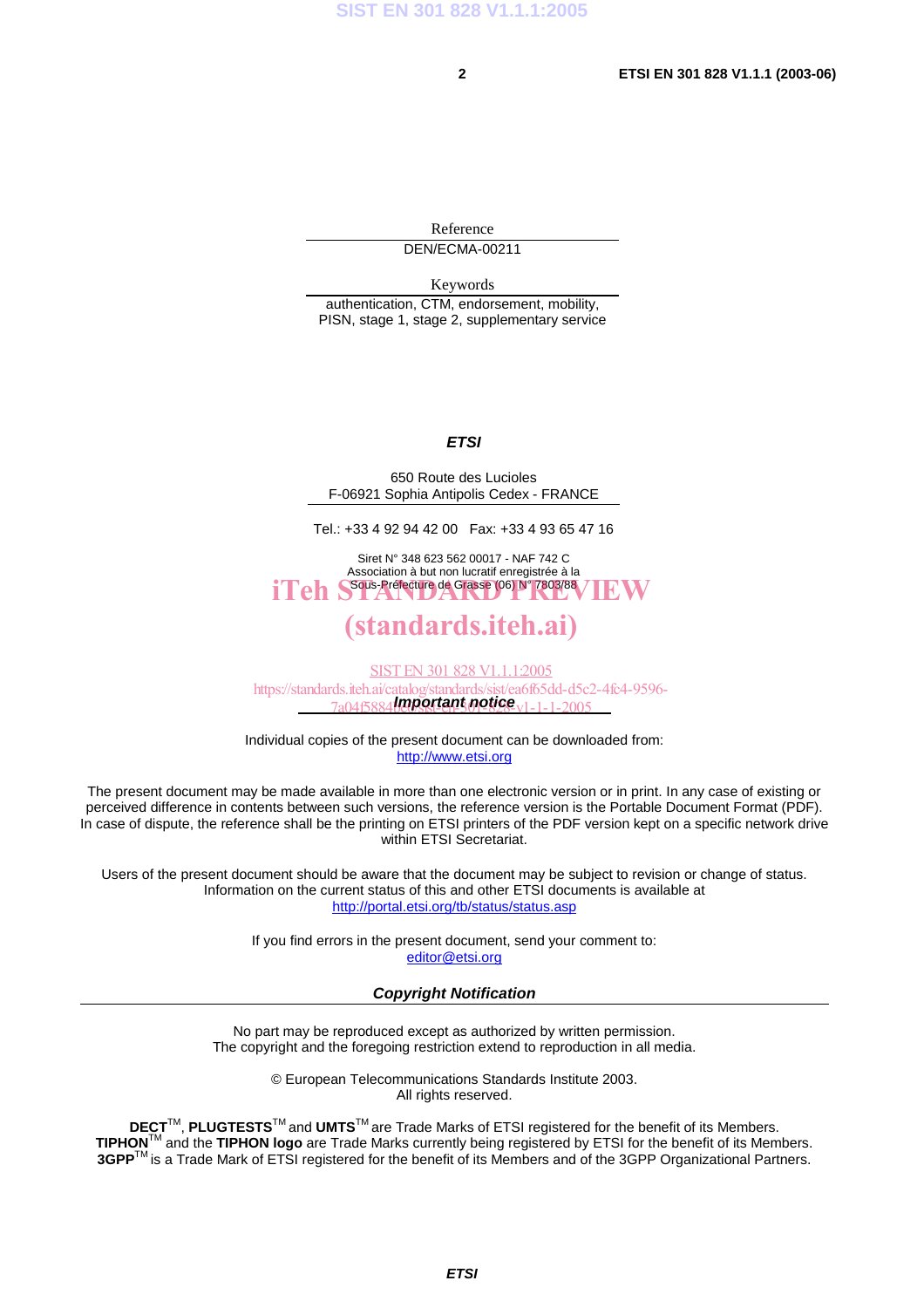### Intellectual Property Rights

IPRs essential or potentially essential to the present document may have been declared to ETSI. The information pertaining to these essential IPRs, if any, is publicly available for **ETSI members and non-members**, and can be found in ETSI SR 000 314: *"Intellectual Property Rights (IPRs); Essential, or potentially Essential, IPRs notified to ETSI in respect of ETSI standards"*, which is available from the ETSI Secretariat. Latest updates are available on the ETSI Web server (http://webapp.etsi.org/IPR/home.asp).

Pursuant to the ETSI IPR Policy, no investigation, including IPR searches, has been carried out by ETSI. No guarantee can be given as to the existence of other IPRs not referenced in ETSI SR 000 314 (or the updates on the ETSI Web server) which are, or may be, or may become, essential to the present document.

### Foreword

This European Standard (Telecommunications series) has been produced by ECMA on behalf of its members and those of the European Telecommunications Standards Institute (ETSI).

The present document is one of a series of standards defining services and signalling protocols applicable to Private Integrated Services Networks (PISN). The series uses the Integrated Services Digital Network (ISDN) concepts as developed by ITU-T and conforms to the framework of standards for Open Systems Interconnection (OSI) as defined by ISO/IEC.

The present document specifies the Wireless Terminal Authentication supplementary services.

The present document endorses an International Standard, ISO/IEC 15432 EVIEW

# (standards.iteh.ai)

| <b>National transposition dates</b>                                                                 |                   |  |  |  |
|-----------------------------------------------------------------------------------------------------|-------------------|--|--|--|
| Date of adoption of this ENps://standards.iteh.ai/catalog/standards/sist/ea6f65dd-d5c2-43:4une 2003 |                   |  |  |  |
| 7a04f5884be0/sist-en-301-828-v1-1-1-2005<br>Date of latest announcement of this EN (doa):           | 30 September 2003 |  |  |  |
| Date of latest publication of new National Standard                                                 |                   |  |  |  |
| or endorsement of this $EN$ (dop/e):                                                                | 31 March 2004     |  |  |  |
| Date of withdrawal of any conflicting National Standard (dow):                                      | 31 March 2004     |  |  |  |

### Endorsement notice

The elements of International Standard ISO/IEC 15432 (1999) apply, with the following modifications.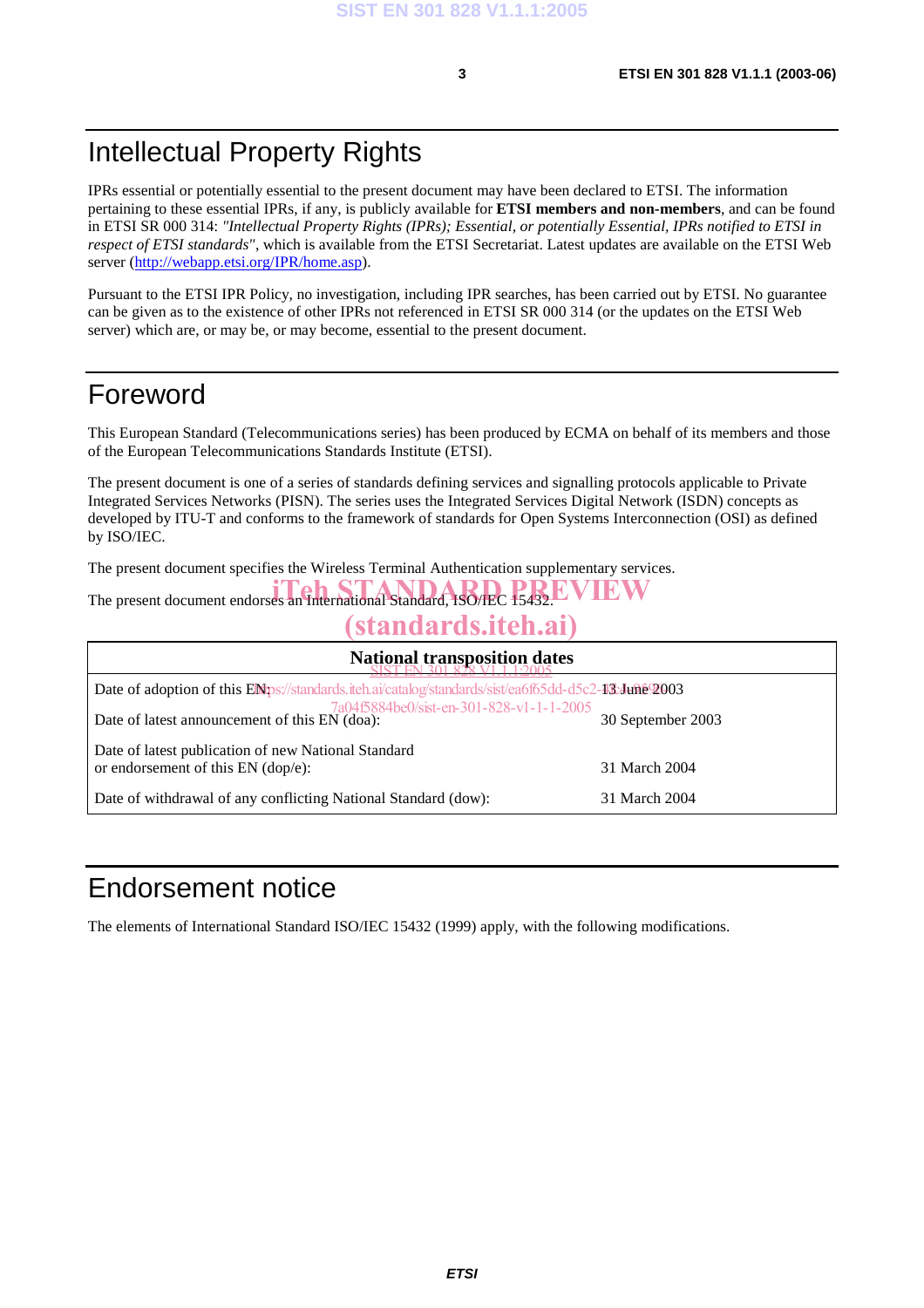#### Clause 3

Replace the first paragraph by:

The following documents contain provisions which, through reference in this text, constitute provisions of the present document.

- References are either specific (identified by date of publication and/or edition number or version number) or non-specific.
- For a specific reference, subsequent revisions do not apply.
- For a non-specific reference, the latest version applies.

Referenced documents which are not found to be publicly available in the expected location might be found at http://docbox.etsi.org/Reference.

Insert the following normative references at the end of clause 3:

| [8]    | ETSI EN 300 189: "Private Integrated Services Network (PISN); Addressing [ISO/IEC 11571<br>$(1998)$ , modified]".                                                                                            |
|--------|--------------------------------------------------------------------------------------------------------------------------------------------------------------------------------------------------------------|
| [9]    | ETSI EN 300 171: "Private Integrated Services Network (PISN); Specification, functional models<br>and information flows; Control aspects of circuit-mode basic services [ISO/IEC 11574 (1994)<br>modified]". |
| $[10]$ | ETSI ETS 300 475-1: "Private Telecommunication Network (PTN); Reference configuration;<br>Part 1: Reference configuration for PTN eXchanges (PTNXs) [ISO/IEC 11579-1 (1994),<br>modified]".                  |
| $[11]$ | <b>ETSI ETS</b> 300 387 (1994): "Private Telecommunication Network (PTN); Method for the<br>specification of basic and supplementary services".<br>"FN 301 828 V1.1.1:2005                                   |
|        | https://standards.iteh.ai/catalog/standards/sist/ea6f65dd-d5c2-4fc4-9596-                                                                                                                                    |

#### Throughout the text of<sup>7</sup>ISO/IEC 15432 7**4S684E0Sst-et5462**8-v1-1-1-2005

Replace references as shown in the table below:

| Reference in ISO/IEC 15432 | <b>Modified reference</b>  |
|----------------------------|----------------------------|
| <b>IISO/IEC 11571</b>      | <b>EN 300 189 [8]</b>      |
| <b>ISO/IEC 11574</b>       | IEN 300 171 [9]            |
| <b>ISO/IEC 11579-1</b>     | <b>IETS 300 475-1 [10]</b> |
| ICCITT Rec. I.130          | <b>IETS 300 387 [11]</b>   |

Replace the terms "this International Standard" by "the present document".